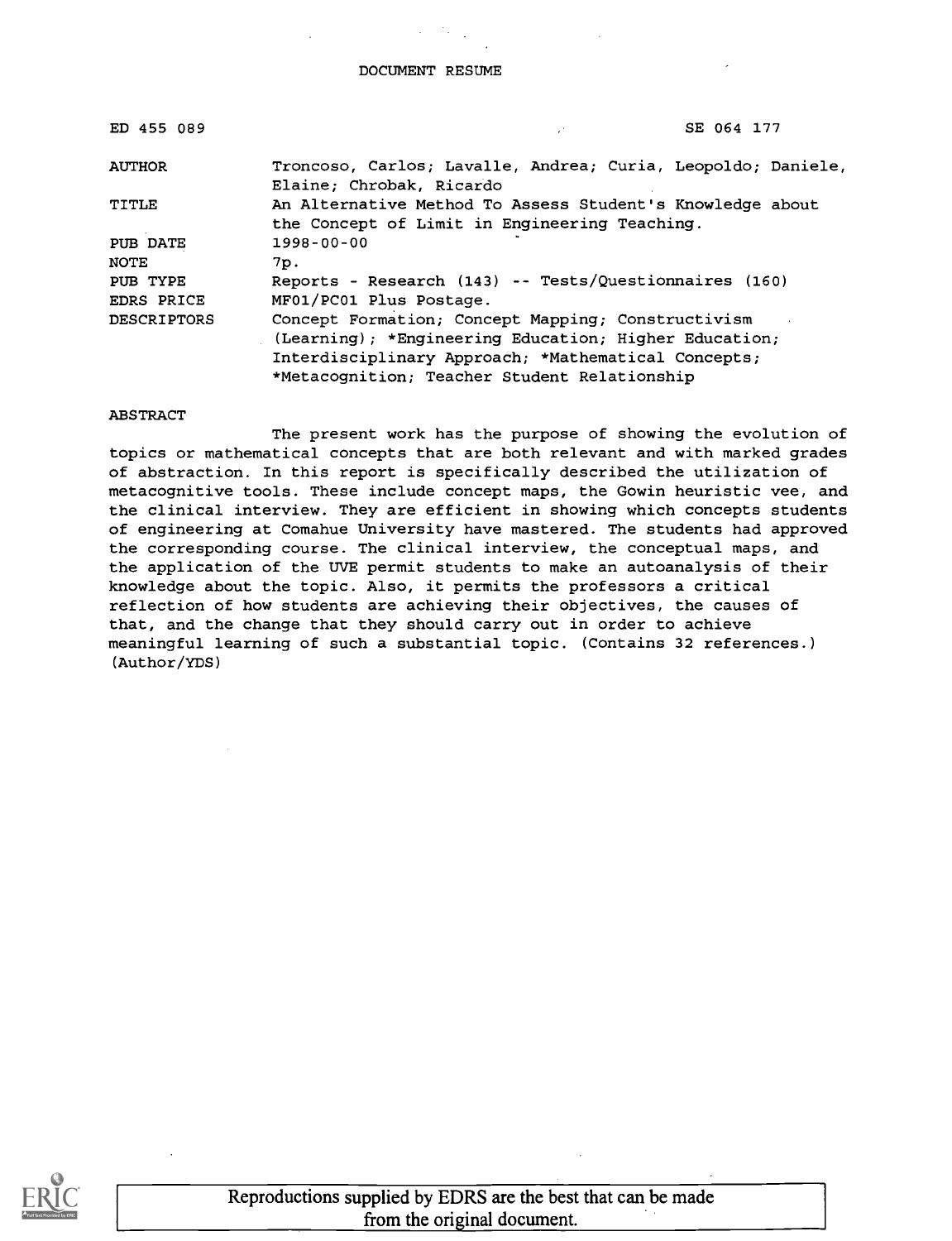U.S. DEPARTMENT OF EDUCATION Office of Educational Research and Improvement EDUCATIONAL RESOURCES INFORMATION CENTER (ERIC) This document has been reproduced as eceived from the person or organization originating it.

Minor changes have been made to improve reproduction quality.

Points of view or opinions stated in this document do not necessarily represent official OERI position or policy.

# An Alternative Method to AssessStudenis Knowledge About the Concept of Limit in Engineering Teaching

Carlos Troncoso\*, Andrea Lavalle\*, Leopoldo Curia\*, Elaine Daniele\*\*, Ricardo Chrobak\*.

\* Universidad Nacional del Comahue Tel/FAX : 0054-99-488308 \*\* Institute Jean Piaget

#### Abstract

ED 455 089

The present work has the purpose of showing the evolution of topics or mathematical concepts that are both, relevant and with marked grade of abstraction.

On this report is specifically described the utilization of Metacognitive tools. They are the Concept Maps, the Gowin's heuristic Vee and the Clinical Interview. We show that they are efficient in the inquiry about what concept have mastered the students of engineering at Comahue University. Those students had approved the corresponding course.

The Clinical Interview, the Conceptual Maps and the application of the UVE, permit the students to make an autoanalysis of their knowledge about the topic.

Also, permits the professors a critical reflection of how they are achieved their objectives, the causes of that and the change that they should carry out in order to achieve a meaningful learning of such a substantial topic.

# Introduction

" To start a University career bring hopes and fears into students. Whatever the motives that move a student to register in a university career, the expectation of academic success or failure is a component that accompanies that decision. There are many and varied motives that sustain the choice of a career, there are also varied attitudes and expectations from the students about their academic performance. " (Rinaudo, 1996, Teach and Learn page 1).

The professor explains to the student the meanings already shared by the scientific community about the educational of the curriculum.The student, also feeds back the professor the meanings that S/he understood.

If S/he fails to share the required meanings, the professor can, again, negotiate, in a different o way, the meanings accepted in the context of the subject being developed. The student, somehow, reveals, again, the meanings that s/he grasped."

"The teaching is achieved when the meaning of the material that the student grasps is the meaning that the professor intends for the student." (Gowin,

UVE SCHEME USED

# 1981, p. 81)

Perhaps, one of the most well-know principles in the Constructivist cognitive is focused to the acquisition of knowledge like an assimilation process to a previous mental structure. Both the American sources with psychologists like Ausubel<br>and Anderson: and the European approaches of and Anderson; and the European approaches Piaget and his students in the School of Ginebra, lead to the idea that the mental processes are guided by the need to give sense to the experience.

According to Ausubel when the learned succeeds in establishing non arbitrary and essential relationships between the new content and the ideas already established in his cognitive structure, s/he achieves the assimilation and learning is meaningful.

In this work the methods of clinical interview, conceptual maps and UVE diagrams, in order to analyze if the students of the career of Engineering at the UNC, have learned the concept of numerical sequences and mainly the definitio of the limit of a numerical sequence.

With this purpose, individual interviews were carried on with a group of students group that attended the course during the fall term in 1996 and the spring in 1997.

#### Methodology

The used methodology consisted of carrying on clinical interviews to the students that had already passed the Calculus course, recording such interviews and making the cognitive maps of every special individual.

In order to project the activities carried out with the students we used the learning UVE and in organization of the evaluation and conclusions of the researchers the heuristic UVE.

We gave the students, who participated them all the necessary explanations to improve the teacher-student interaction and we so gave a frame of sincerity to the event.

> PERMISSION TO REPRODUCE AND DISSEMINATE THIS MATERIAL HAS BEEN GRANTED BY

TO THE EDUCATIONAL RESOURCES INFORMATION CENTER (ERIC)

BEST COPY AVAILABLE 2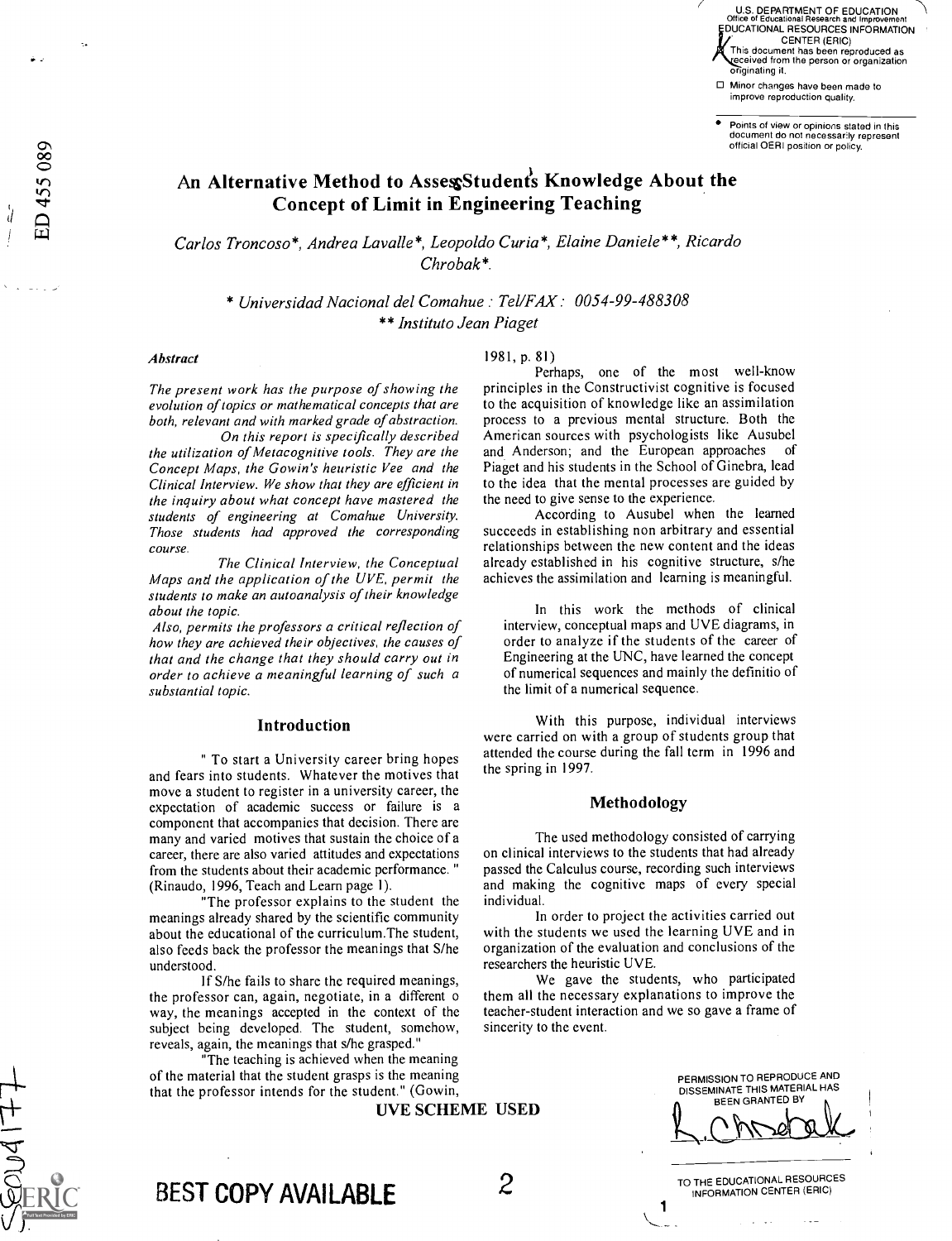# **CONCEPTUAL**

1 Focus Question

2 Object/Event

3 Worldview

4 Philosophy

5 Theory

6 Principles

7 Concepts

## 1. Focus Question

How did the students learn the concepts of numerical sequence and of limit of a numerical sequence?.

#### 2. Object/ event

Clinical interviews to students who attended and passed the subject matter in the career of Engineering.

# 3. Worldview:

The meaningful learning boosts students because it leads them to construct their knowledge in order, to causing gratifying feelings and personal satisfaction being the only "builders" of their knowledge. The specific topic of this work, limit a succession and the concept closely bound to it the functional limit, are the main tools in all differential calculation. The definitions of derivative and integral lean on this concepts; they are the powerful elements of application in all the branches of applied calculus.

#### 4. Philosophy

The experience of sharing meanings leads to meaningful learning. A good number of properties can be added to the concepts that are introduced in the calculus class. Thus student is in conditions of learning to do these constructions.

#### 5. Theory

The adopted theory is the Ausubel - Novak- Gowin.

#### 6. Principles

The educational event includes five elements:

Student: the one who learns.

Professor: the one who teaches.

Knowledge: the material to be studied.

Context.

Evaluation.

• The concepts are the regularities that we perceive in objects or events and they

are represented by a label.

Learning is the constructive integration of thinking, acting and feeling

#### METHODOLOGICAL

11 Value claims

10 knowledge claims

9 Transformations

8 Records

• The meaningful learning requires:

Predisposition of the student in order to learn meaningfully.

Meaningful learning material.

Previous relevant knowledge or "anchorage."

• The miss conceptions are resistant to the change.

• The previous knowledge conditions the acquisition of new concepts.

• The cognitive structure has a hierarchical order.

The conceptual map allows analyzing how the student structures the acquired concepts.

The clinical interview could reveal the structure of a specific or determined knowledge

of a student.

The production of the knowledge in a topic could be understand and

analyzed by means of the heuristic UVE.

The tools mentioned would allow to organize and plan the instruction.

If the evaluation puts repetition done from memory of manifesto it is because it is carrying a learning

rote.

• The scientific formation and methodology permits the teacher to work on a high level of efficiency.

To foment the work in interdisciplinary groups, with commitment, desires of teaching and disposition in order to understand feelings of students and classmates, will permit a stronger educational task.

## 7. Concepts

Numerical sequences, functions, numeric groups, real and natural numbers, limit of numerical sequences, absolute value. Geometric interpretation of successions and of the limit of a numerical sequence.

## 8. Registrations

Record of clinical interviews.

# **Questionnaire**

What do you understand for numerical sequence?

Could you mention examples of the daily life?

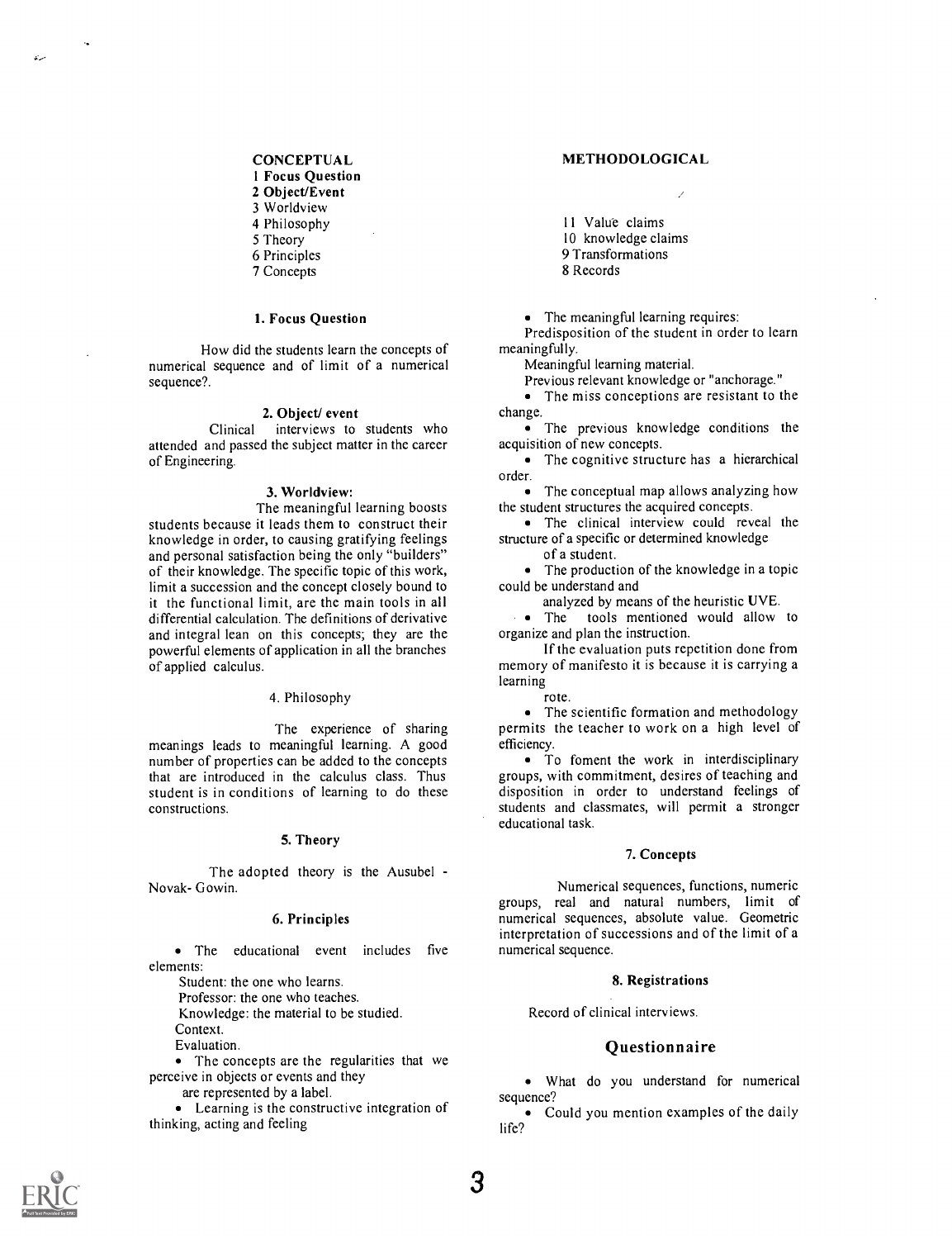How you do represent graphically a numerical sequence?

• Based on this representation, could you give a definition of numerical sequence?

Which groups take place in this definition?

How could you classify the numerical sequences?

What do you understand for limit, of a numerical sequence?

Which concepts include the definition?

Which relationship exists between them?

Do all the successions have limit?

Which properties allow to find the limit of a numerical sequence?

Could you give a formal definition of a numerical sequence?

Which utility do you see on the limits definition, which role does  $N_{(k)}$  play?

How do you interpret graphically the limit of a numerical sequence?

#### 9. Transformations

Analysis and interpretation of the clinical interviews. The transformation was achieved by taking the conceptual maps which were made unrecording the tapes.

Both the guide questionnaire utilized in the interviews and the conceptual maps carried out are annexed at the end of the work. Between them there is the guide map, made up by the authors of the work.

## 10. Knowledge claims

In all the interviews, pertinent concepts were identified. In some cases they were scarce and they didn't allow to complete correctly the required definitions. In other cases these concepts had not been assimilated correctly giving place to misconceptions.

In general, the students' answers were not very much related with the left part of the UVE. Although the student was apparently active, s/he didn't achieve, in most of the cases, to relate what s/he said with the right concepts.

Most of the mentioned examples included concepts wrongly used, for example:

a) they confused numerical sequences with numeric series.

b) The groups domain and codomain were not correctly identified.

c) The examples didn't represent numerical sequences.

The statements were in all the cases related to the graphic interpretation of the succession and numerical sequence limit concepts.

In most cases, the concepts that are in the definitions already mentioned remained absent in the construction of the map. In some cases the map

was very poor, few concepts were included and they were not very well related.

The concepts of absolute value, arbitrary small magnitudes (épsilon), the  $N_{(k)}$  relationship, were neither understood nor bounded among them. There aren't any evidences left that determine the role that these concepts play in the correct definitions.

In many cases, to explain or attempt to clarify a not very familiar or confusing concept they appealed to expressions of the kind: "you explained it, "what you have already said," etc.

The longer the time from the end of the cause, the more lack of clarity and of capacity to relate concepts. The graphic interpretation of the definitions is, in these cases, only an outline of concepts expressed wrongly and tied with examples totally inappropriate.

# 11. Value Claims

1-The students' attitude was totally<br>responsible and mature All the active, responsible and mature. All interviewees, in spite of being freshman students, showed interest to cooperate and they worried about what they understood by themselves: lack of clarity in the concepts and ignorance in some cases. It is surprising in this aspect that the teacher stopped playing a fundamental role and the students themselves became, the responsible ones for this conduct.

2- All the interviewees thanked, saying that "the talk helped them to understand many things." Others hoped that this work would helps to diagnose the situation, to review the curricular contents and they manifested interest making suggestions, for example, to give more importance to the problems of application to engineering where specific successions like the arithmetic's and geometric's ones are often introduced.

3- All of them recognized that the definition of limit could not be very well understood in only one term. The students who attended the course twice said that they assimilated these concepts gradually during each course. They could obtain very little advantage from the formal definition of limit. They used the graphic interpretation in order to pass the tests.

4-Everything that was said deserves a deep reflection by the professor:

4.1-We may wonder that if the answers are of this type, is it valid all formalism and the severity demanded in this topic?

4.2-It is truth that the development of such topic contributes to fundamental concepts, but what happens if the student cannot relate them to his daily life experience?, What if they are not related to the rest of the subject and the level of abstraction and complexity requested make it impossible to understand the basic part?.

4.3-Perhaps we should work on adequate methodological aspects in order to deal with these

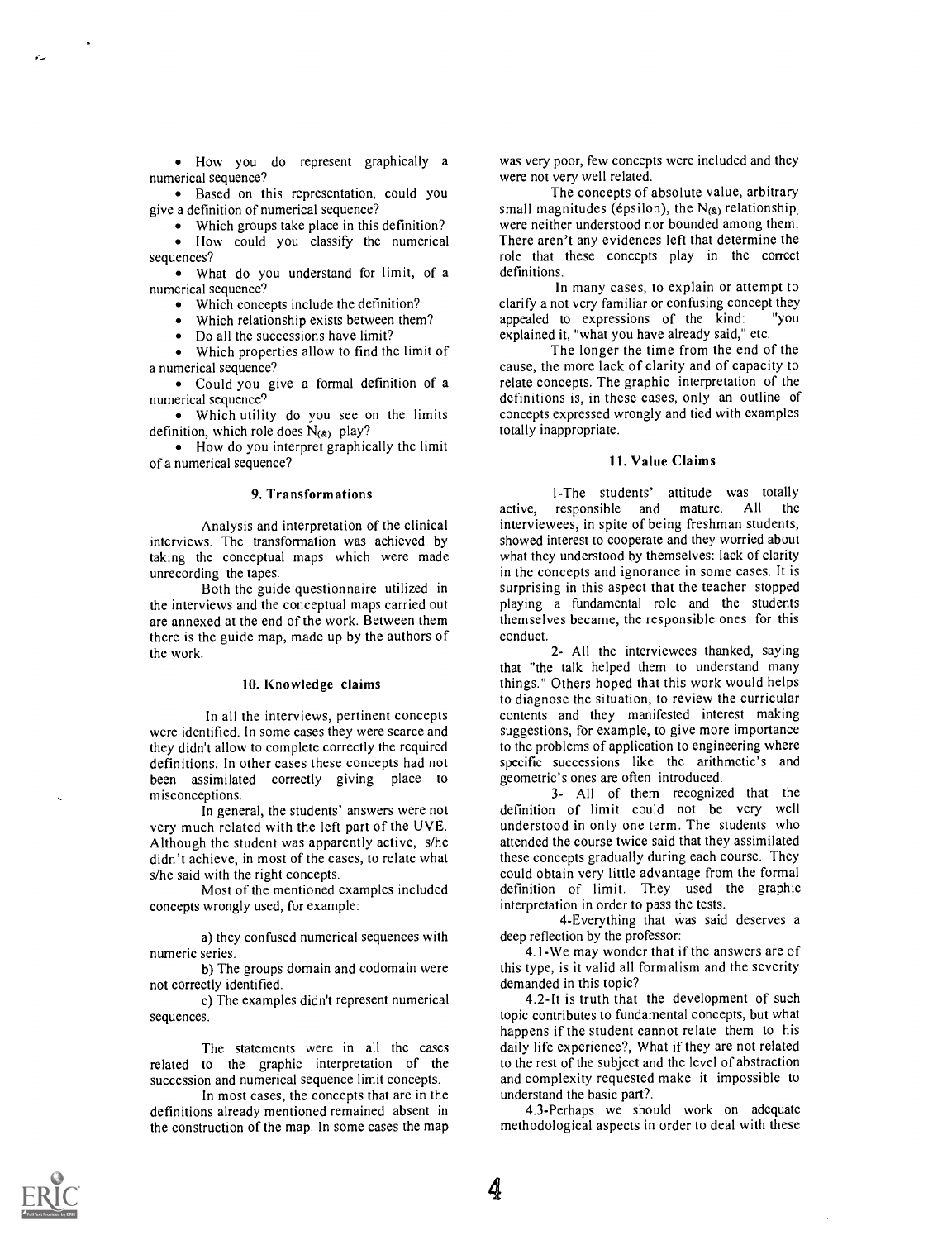definitions: incorporating conceptual maps or interviews during the development of the topic. All these elements could contribute to the learning of this topic to be more meaningful and substantial, less mechanical.

4.4-Science changes, man requires a different handling of the tools of calculations, what was useful in the past and had an ethical and aesthetic value, does not have the same value these days. The approach of this topic in this Curricula of the career of Engineering deserves to be reconsidered and confronted with another reconsidered and confronted with commitment by the professor and the authorities that work in the organization of a career.

# Analysis of the Result of the Clinical Interviews

Considering the results of the interviews we wonder:

Why these students, who have recently attended and passed Calculus cannot express their knowledge about the topic?

We could think that there is a multiplicity of factors that could be ordered in the following way:

## a) Contextual Factors

Type of career: in the curriculum of the career to which these students belong, mathematics and especially the investigated topic has an operational sense, in other words, it is used as basic tool without important implications in the future.

- High quantity of student
- Few teachers

Too long syllabuses for the time given to the term.

## b) Conceptual Deficiencies

In this aspect we wonder which conceptual contents should the students have in order to learn Limit?

Functions: definition and construction and graphic interpretation

- Numerous successions
- Intervals

The professor should not confuse these contents with the alternative, spontaneous or erroneous conceptions that the students could use in order to use formal definitions.

#### c) Previous Concepts

When the student is explained with adefinition with high level of formality and

abstraction which should be used to solve problems, it is possible that s/he won't be able to connect successfully the new knowledge with more general concepts of his cognitive structure that could act as subsumes [Ausubel, 1968].

When this occurs the student begins to utilize the rote learning as resource.

# d) Metodological Aspects

The methodology used for the subject doesn't favor the meaningful learning but on the other hand contrary tends to develop a memoristic learning where the student should solve and operate mechanically by means of the application of a definition

## e) Regularity Conditions of the Subject Matter

The student passes the subject with partial tests where the topic involved is tested by asking him to "try" using the definition or simple calculating the limit of a given function.. In both cases it is possible to get favorable result without understanding the concept.

# Conclusion

Considering the previous question:

Is it possible that the students, learn meaningfully, the concept of limit?

We believe that, whenever you keep in mind the following conditions:

1. That the student takes on the commitment of learning calculus from a wider optic, which won't consider it as mere operational tool.

2. That the professor keeps in mind the previous concepts of the students, the conceptual necessary contents in order to undertake the topic and if necessary using previous organizators as a bridge between what the student knows what and s/he which needs to knows and what s/he needs in order to learn the concept of limit meaningfully.

3. That the material used is potentially meaningful, in other words:

clear, [plausible] and non arbitrary, or as Ausubel himself says" that it has a logical meaning or internal logic and real or psychological meaning."

We can appreciate that it is possible to improve the learning of topics like that analyzed at university level, but this requires commitment and effort from the students and professor, flexibility of

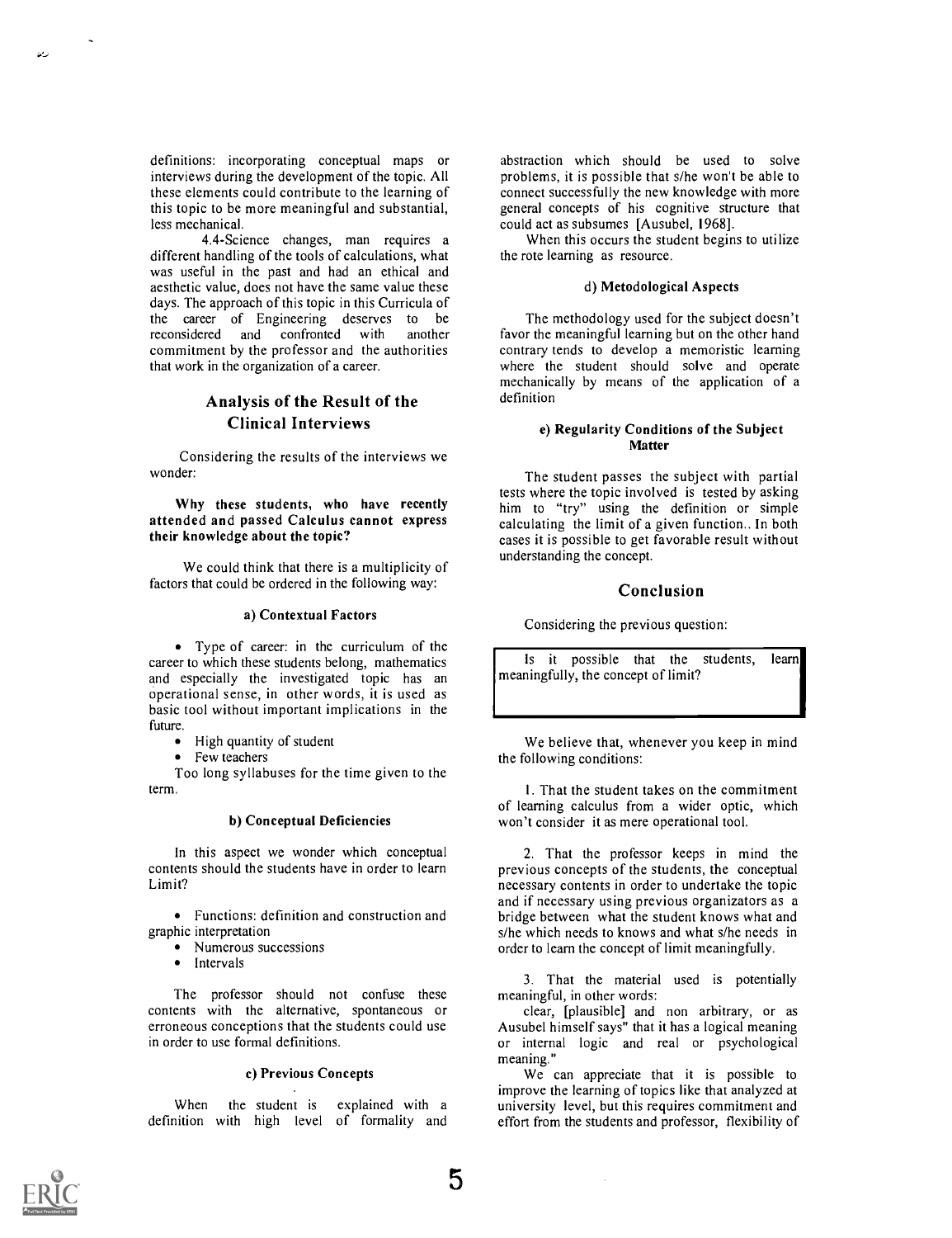the themes and the acceptance that there are pedagogic problems and the possible search of solutions.

# **BIBLIOGRAFY**

Ausubel, D., Novak, J.D., and Hanesian, H. "Educational Psychology, a cognitive view". 2nd Edition (Holt, Rinehart and Wiston, New York, 1978).

Ausubel, D., Novak, J.D., and Hanesian, H. educativa. Un punto de vista<br>2a Edición (Trillas México - un cognoscitivo". 2a Edición. (Trillas, México,

1983)<br>Bloom, B.S. "Human characteristic and school learning" (McGraw Hill, New York, 1976)

Chrobak, R. (1997a) An Instructional Model for the Teaching of Physics, Based on a Meaningful Learning Theory and Class Experiences -1997- Publicado en la revista de Internet, (Vol 2, N° 2) : "Investigation in Science Education", Univerdidade Federal do Rio Grande do Sul, Instituto de Fisica, Porto Alegre, Brasil.

Chrobak, R. (1997b) Meaningful Learning in Graduate Courses -1997 - Presentado oralmente y publicado en memorias del "International Meeting on Meaningful Learning" Realizado en Universidad de Burgos, Espana, en setiembre de 1997, ciudad de Burgos.

Chrobak, Ricardo (1997c) "Methodology of Teaching of Sciences" (Material utilized in him modulates of the same name). Master in Teaching from the Exact and Natural Sciences.

Chrobak, R. (1996a) El nuevo rol del sistema educativo en la transferencia de tecnologia en ciencia de matreriales Presentacion en poster y publicación en actas la Reunión NOTIMAT 96 a realizarse en el Centro Atómico Bariloche, el 24 y 25 octubre de 1996, en San Carlos de Bariloche. (En coautoria con Julio Vivas Hohl y Jorge Fisina)

Chrobak, R., Herrera, C. (1996b) "Experiencia piloto para el desarrollo de un nuevo modelo instruccional" Revista Brasileira de Ensino de Fisica, Vol. 18, Nro 2, pp. 122-136.

Chrobak, R. (1996c) Un modelo cientifico de instrucción, para enseñanza de Física, basado en una teoria comprensible del aprendizaje humano y en experiencias de clase. Memorias de la "III Escuela Latinoamericana sobre investigación en Ensenanza de la Fisica", realizada en Canela, Brasil.

Chrobak, R. (1996d) La Ensenanza de Ingenieria en el siglo XXI. Memorias del "Primer Congreso Argentino de Enseñanza de ingenieria", realizado por La Universidad Nacional de Rio IV, provincia de Cordoba, del 7 al 11 de octubre de 1996.

Chrobak, R. (1995a) "Uso de estrategias facilitadoras del aprendizaje significativo en los cursos de Fisica introductoria". Revista de Enseñanza de la Física. Editada por la Asociación de Profesores de Fisica de la Argentina (APFA). -

Volumen 8 - N° 1 - pp. 7-21.

Chrobak, R. (1995b) El perfil del ingeniero para el siglo XXI en Latinoamérica Presentación al Congreso de Materiales en Bariloche. (Coautores: Jorge Fiscina y Julio Vivas Hohl)

Chrobak, R. (1995c) Una Verdadera Reforma para la Enseñanza de la Física Presentado<br>oralmente y publicado en memorias de la oralmente y publicado en memorias de la "Novena reunión de enseñanza de Realizada en la Universidad Nacional de Salta, setiembre de 1995, ciudad de Salta.

Chrobak, R. (1993a) "Metodologia para Significativo" Cuadernos Universitarios. Universidad Nacional del Comahue, Facultad de Ingenieria, Departamento de Fisica.

Chrobak, R. (1993b) opiniones de los estudiantes sobre la Ensenanza de Cursos Introductorios de Fisica" Actas del Primer Congreso Nacional sobre Problematica de la Ensenanza de la Fisica en Carreras de Ingenieria, Instancia Final, Paraná, Entre Ríos.

Chrobak, R. (1992) "Learning how to teach Introductory Physics Courses" Master's Thesis, Cornell University, Ithaca, New York.

Gowin, D.B. (1981) "Educating" (Cornell University Press, 1981) Ithaca, New York<br>Glaserfeld. E von (1989). Cognition,

Glaserfeld, E von (1989). construction of knowledge and teaching. Synthese, 80, 121-140.

Hestenes, D., Malcolm, W., & Gregg, S.<br>ce Concept Inventory". The Physics "Force Concept Inventory" Teacher, Vol. 30, March 1992; p. 141-166.

Holcomb, D.F. (1978) Teaching Introductory Physics to Students in Engineering and Science at Cornell. Ithaca, N.Y. Unpublished manuscript.

Johnson, Mauritz, Jr. 1967 "Definitions and Models in Curriculum Theory". Educational Theory, 17(2), 127-140

Laine Gurley, (1982) Use of Gowin's Vee and Concept Mapping Strategies To Teach Students Responsibility for Learning in High School Biological Sciences. PhD dissertation, Cornell University.

Mager, R. F. "Preparing Objectives for Programmed Instruction", Fearon, San Francisco, 1962.

Moreira, M.A. "An Ausubelian Approach to Physics Instruction: An Experiment in an Introductory College Course in Electromagnetism" PhD Thesis (Cornell University, N.Y. Ithaca, 1977)

Moreira, M.A. "Uma abordagem Cognitivista ao Ensino da Fisica", Porto Alegre, Brasil, Editora da Universidade, 1983

Moreira, Marco A. y Buchweitz, Bernardo, "Novas estratégias de ensino e aprendizagem" (Gabinete Tecnico de Platano Editora, Lisboa, 1993)

Moreira, M. A. y Silveira, F.L., "Istrumento de Pesquisa em Ensino & Aprendizagem" (edipucrs, Porto Alegre, Brasil, 1993)

Moreira, Antonio (1995) Frame "The Theory

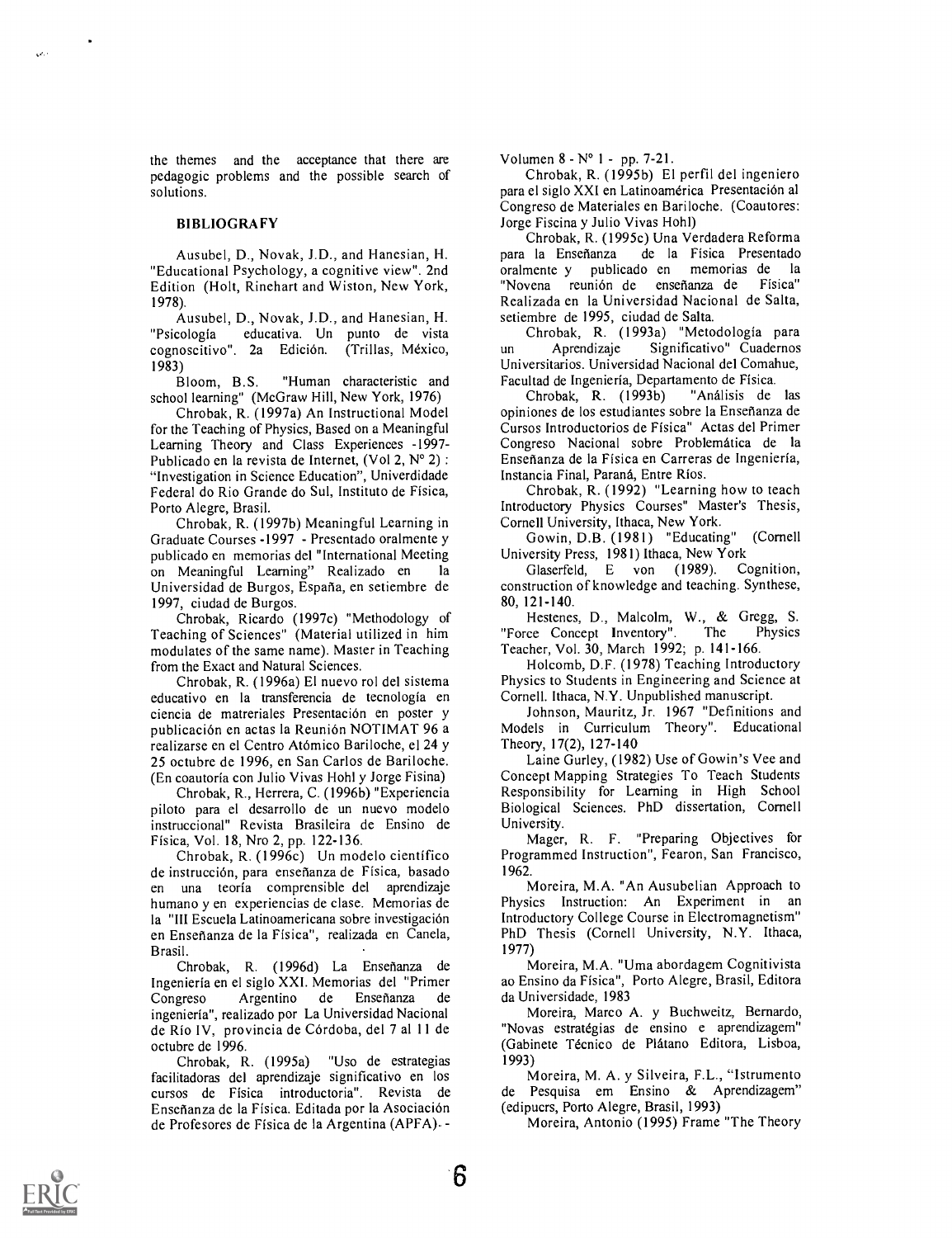of the Meaningful Learning of Ausubel". Monografias of the Group of Teaching. Series Focuses Theoretical Nro. 10.

 $\mathcal{L}$  $\sim 10^{-12}$ 

Novak, J. D. , "A Theory of Education" (Cornell University Press, Ithaca, N.Y. 1977). En español: "Teoría y Práctica de la Educación" (Alianza Editorial, Madrid, 1982)

Novak, J.D. & Gowin, D.B. "Learning How to Learn" (Cambridge University Press, N.Y., 1986)

Novak, J.D. & Gowin, D.B. "Aprendiendo a aprender" (Martinez Roca, Barcelona, 1988)

Rinaudo, Maria Cristina (1997) "Psicologic Theory of the Learning" (Material used in the modulates of the same name). Master in teaching. from the Exact and Natural Sciences



 $\sim$